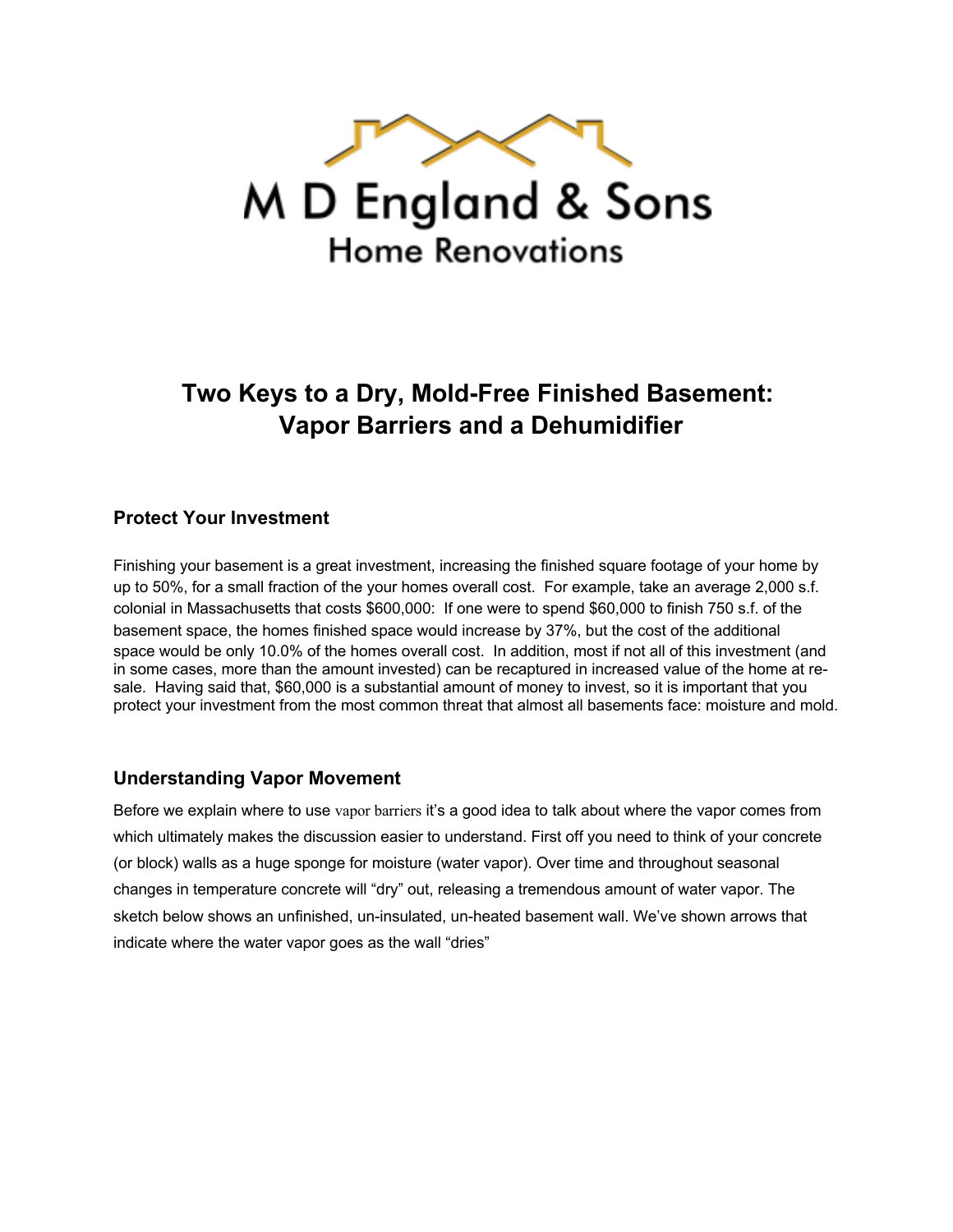

Depending on the time of year it's possible that all that humidity in the air will turn around and condensate on the cool concrete surface if the dew point is correct. The point here though is how moisture in the form of water vapor leaves the foundation walls and migrates into the basement space or outside above grade.



#### **Bad Basement Insulation Detail: Fiberglass insulation up against the foundation wall.**

The basement insulation shown above is the most common type used in Massachusetts. It involves a framed 2 x 4 wall adjacent to the concrete foundation walls. The stud cavities are filled with R- 19 kraft – faced insulation. The kraft facing, which is the vapor barrier, is on the room side of the wall, protecting the sheetrock from moisture. The reason this is not a good idea is that as the foundation walls wick off water vapor, it gets trapped between the concrete wall and the vapor barrier. This causes the fiberglass insulation to become saturated with water. Water laden fiberglass is extremely inefficient and very prone to mold growth. As you can imagine once the fiberglass becomes soaked in water it's nearly impossible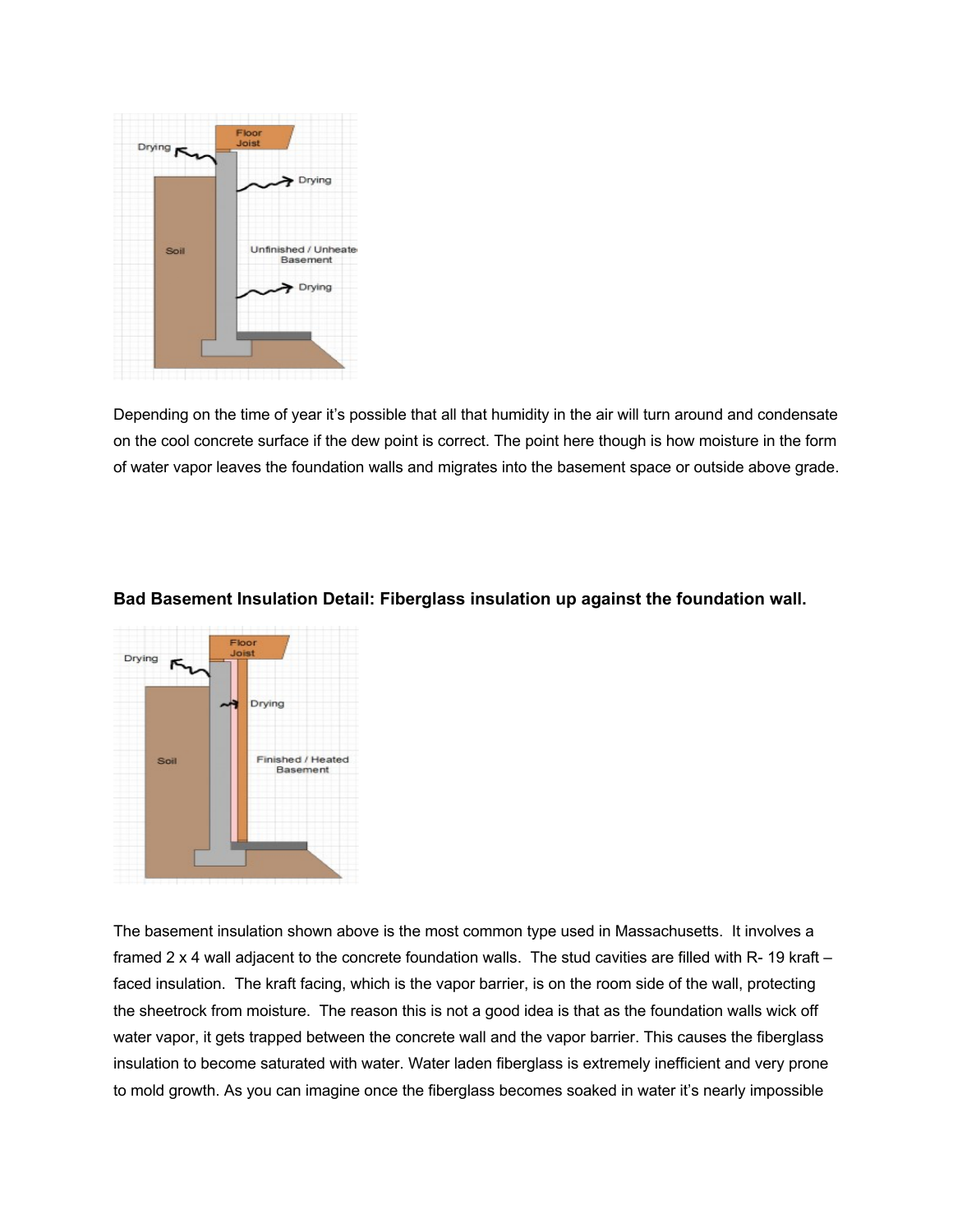for it to dry out. The fiberglass must be completely removed and disposed of. It's also very likely that mold will have grown on all the studs, drywall and floor joist framing, creating potential health risks for you and your family if not treated properly.

See the next page for our solution to this problem.

### **The M D England and Sons Solution – 3" Polyisocyanurate Foam Board plus R-19 Fiberglass Insulation**



## **The M D England and Sons Solution – Foam and Fiberglass Hybrid**

One of the best ways to insulate basement walls is by using spray-in-place foam insulation. However, spray foam insulation can be VERY expensive for some projects. That's why we use a hybrid insulation plan that uses a combination of rigid foam insulation and fiberglass insulation. The idea for this detail, which is endorsed by Todd Fratzel, Licensed Professional Engineer and Editor of Home Construction and Improvement, is to install a layer of rigid 3" Dow Tuff –R Polyisocyanurate foam board insulation (R-15, continuous, which meets the energy code requirement) directly to the concrete foundation walls using adhesive, then seal all joints with a metallic vapor barrier tape. We then frame our stud walls, and any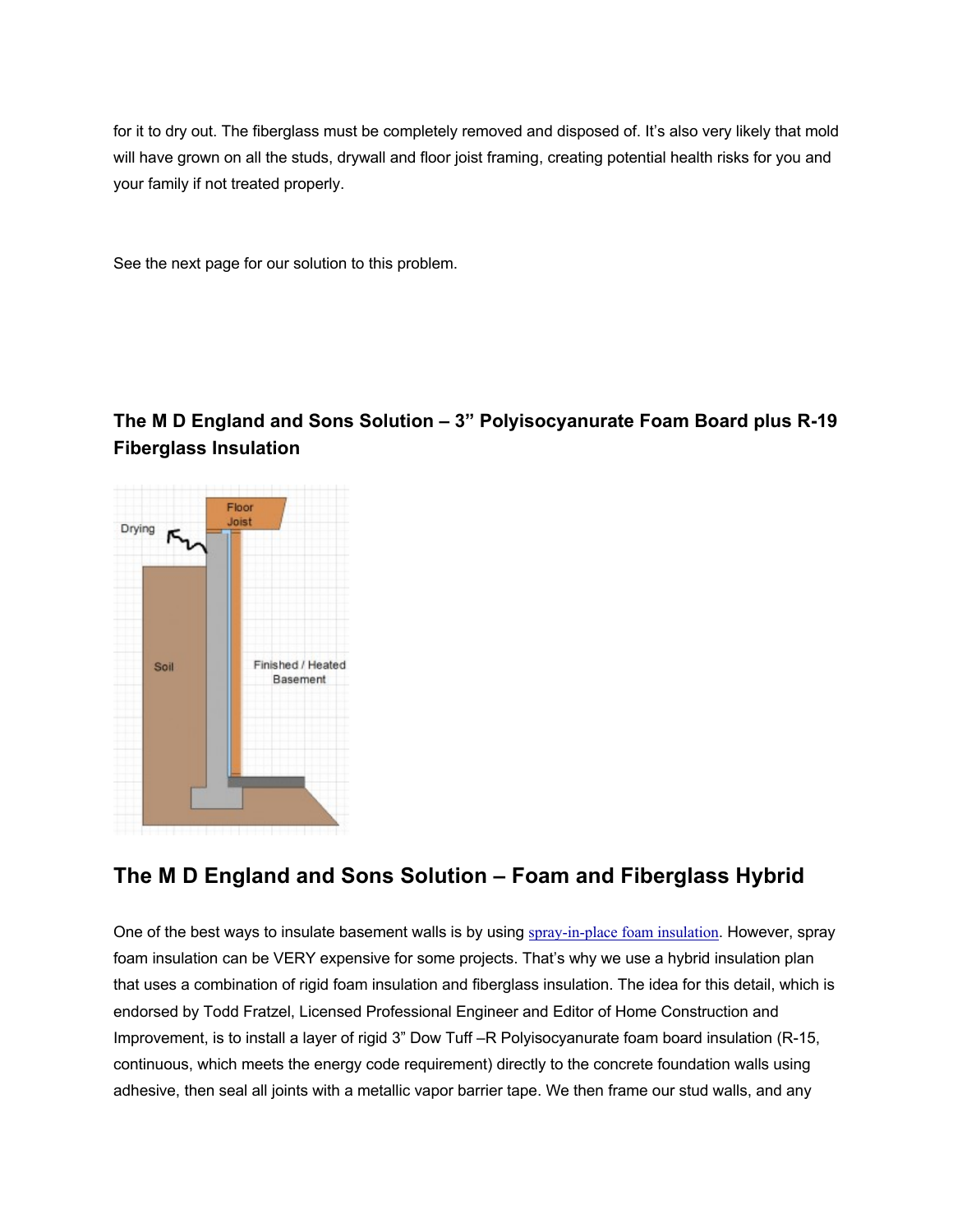interior walls that lead to unconditioned spaces (the wall to the utility room, for example) will have the stud wall cavities filled with kraft faced fiberglass insulation (R-19, cavity, which exceeds the energy code requirement). This combination gives you both the moisture protection you need, while meeting/exceeding the required insulation values for the finished space.

### **What About My Floor?**

Moisture will also work its way up through your concrete floor slab, which is typically poured 4 inches deep. The good news is that if your home was built after 1985, the building code requires that it have a poly moisture barrier installed below the slab, dramatically reducing vapor movement up through the slab. Regardless of your homes age, we install a vapor barrier beneath our interlocking or engineered flooring prior to installation to protect it from moisture (some flooring products already have built-in vapor barriers or don't require an underlayment, in those cases we do not install a vapor barrier). If you go with carpeting, we install a moisture resistant under pad. The only floor surface that we don't use underlayment for is tile, which is applied directly to the slab.

### **The Second Piece of the Puzzle: A Dehumidifier**

No matter how well sealed your basement is, you will still have to deal with humidity in the air, particularly in the summer months. To maintain an ideal humidity level (the ideal range is 40-50%), you'll need a dehumidifier. The size of the unit will depend on the square footage of the area being conditioned and the existing humidity level, but a good rule of thumb is a 50 pint unit can handle up to 1,000 s.f., and a 70 pint unit can handle up to 1,500 s.f.. We typically install your unit in an unfinished space, and have the face of the unit flush-mounted into the finished space with decorative trim around the face of the unit. We also highly recommend a direct water discharge line routed to either an existing condensation pump on your furnace, a sump pump if you have one, or a separate condensate pump to discharge the water to the exterior of your home. Without a direct discharge, you'll need to empty the units' water sump at least once per day during the humid summer months, something most people don't have the time to keep up with.

# **Summary**

Properly installing vapor barriers in your wall insulation will cost a little more than the old method of just putting fiberglass insulation up against the concrete foundation wall. In a typical 750 s.f. space, the foam/fiberglass hybrid method described above will cost approx. \$1000 more than the fiberglass-only method. A decent dehumidifier costs about \$250, and flush mounting with direct discharge might cost another \$400-600 depending on the setup. Not pocket change by any means, but considering the size of